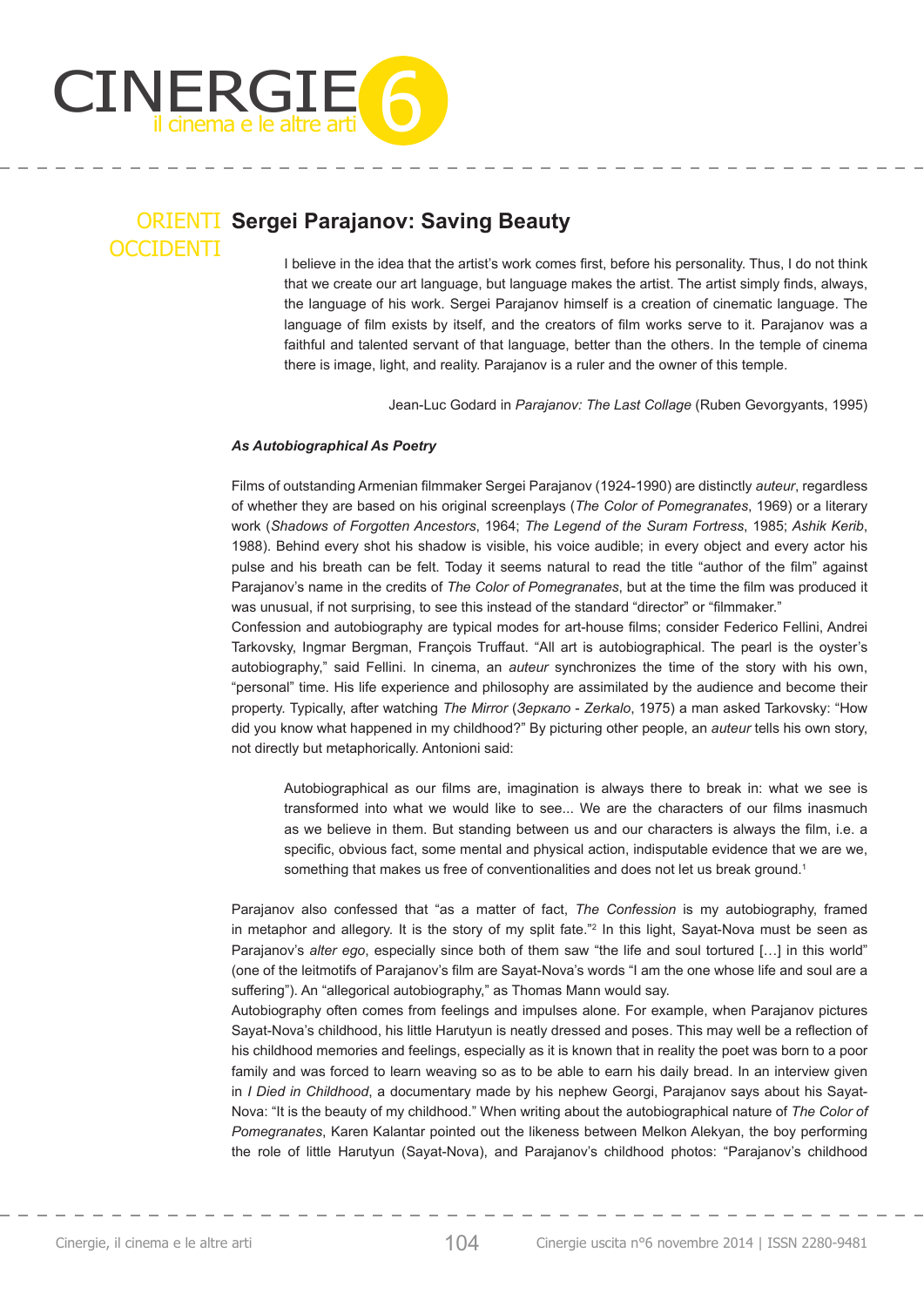

#### complex," concludes the author.<sup>3</sup>

In this context, it is helpful to quote Visconti: "Who or what we become and how we live [...] depend on our happy or unhappy childhood. In the way family relationships develop I try to find parallels with social phenomena."4 Thus, we trust our and others' childhoods, search for answers there, with a child's innocent glance becoming conventionality, a kind of a prism, through which we see things in a stronger, more intimate light. One of the inter-titles in *The Color of Pomegranates* reads: "From the world's colors and odors my childhood created a poet's lyre and gave it to me."

Art-house cinema is as autobiographical as poetry. Just as a poet's feelings become ours, i.e. he is reflected in the reader, the viewer abstracts himself from a filmmaker's feelings, and recognizes himself in them, sometimes seeing, as Jung said, "the fate of all mankind."

In Parajanov's art one cannot distinguish ethnography from imagination, fact from legend. Great art is the unity of the spiritual and the material, the beautiful and the ordinary, myth and reality. His mythological characters and elements give us the feeling of boundlessness. Parajanov's mentality was as mythological and ritual as it was material. From the olden times until the Middle Ages, man's everyday life was reflected in rites. In Parajanov's cinematic rites the most habitual story is "deflected" by the prism of the "epic tale-teller" (as cameraman and documentary filmmaker Mikael Vardanyan [Vartanov] called the great filmmaker) into a myth – something that is not only eternal, but also characteristic of the beliefs at the time of creation and explanatory of the events in the present days.

*The Color of Pomegranates* combines three different times: the time of the hero, an 18<sup>th</sup> century Armenian poet; the time of the author; and eternity. The life of a real historical figure, the *ashugh* (minstrel) Sayat-Nova, is retold as a myth.

The popular legend about Sayat-Nova is a unity of facts masterfully interpreted by a poet. In Parajanov's legend everything is part of a whole, every detail is a highlight. Here the facts are arranged not as they might have happened but as the author would like to see them happen. Aristotle said that the poet is the creator of the myth, for he creates the possibility rather than the reality. In any case, there is nothing in the film that is contrary to what the studies of Sayat-Nova assert.<sup>5</sup>

Parajanov's Sayat-Nova is a concrete poet and an archetype, the symbol of a poet, i.e. he is both a specific and abstract character, a real incarnation of the eternal. The character of a poet, a man of art, someone who is free from the chains of the time, has long been one of the super-temporal mythemes of humankind and a protagonist for many authors. In art, truth cannot do without fiction. Here the goal of the author (be it a writer or a filmmaker) cannot just be a person's biography, even if that person is a genius: recall Tarkovsky's *Andrei Rublev* (*Андрей Рублёв,* 1966), Fellini's *Casanova* (*Il Casanova di Federico Fellini*, 1976), Miloš Forman's *Amadeus* (1984).

Biographical facts are mostly suppositions, and for each author a poet's or artist's relationships with his surroundings are a chance to reveal the conflict between the two alphas of human existence – soul and matter. Such archetypes are the heroes of "personal" myths, of legends, in order to answer the eternal questions posed by their authors. In Parajanov's case this is especially obvious.

*The Color of Pomegranates* is a soul diagram of both a poet-author and a poet-hero. "The world is a window" for the protagonist. Just as in *Ashik Kerib*, in *The Color of Pomegranates* the main character is a poet, and in both stories he is forced first to "sing" and then to "die." In the titles of Hakob Hovnatanyan, the painter is also called "a poet:" "This is a film about a realist painter, who sang of his contemporaries as only a real poet could do." As Parajanov said, "The story of Ivan is the story of a poet – frustrated and ruined."6

In *The Color of Pomegranates* Sayat-Nova is a spiritual rather than material character. Parajanov pictures the "character" of a poet's soul, its "plot," its emotional fluctuations. By the way, Sayat-Nova is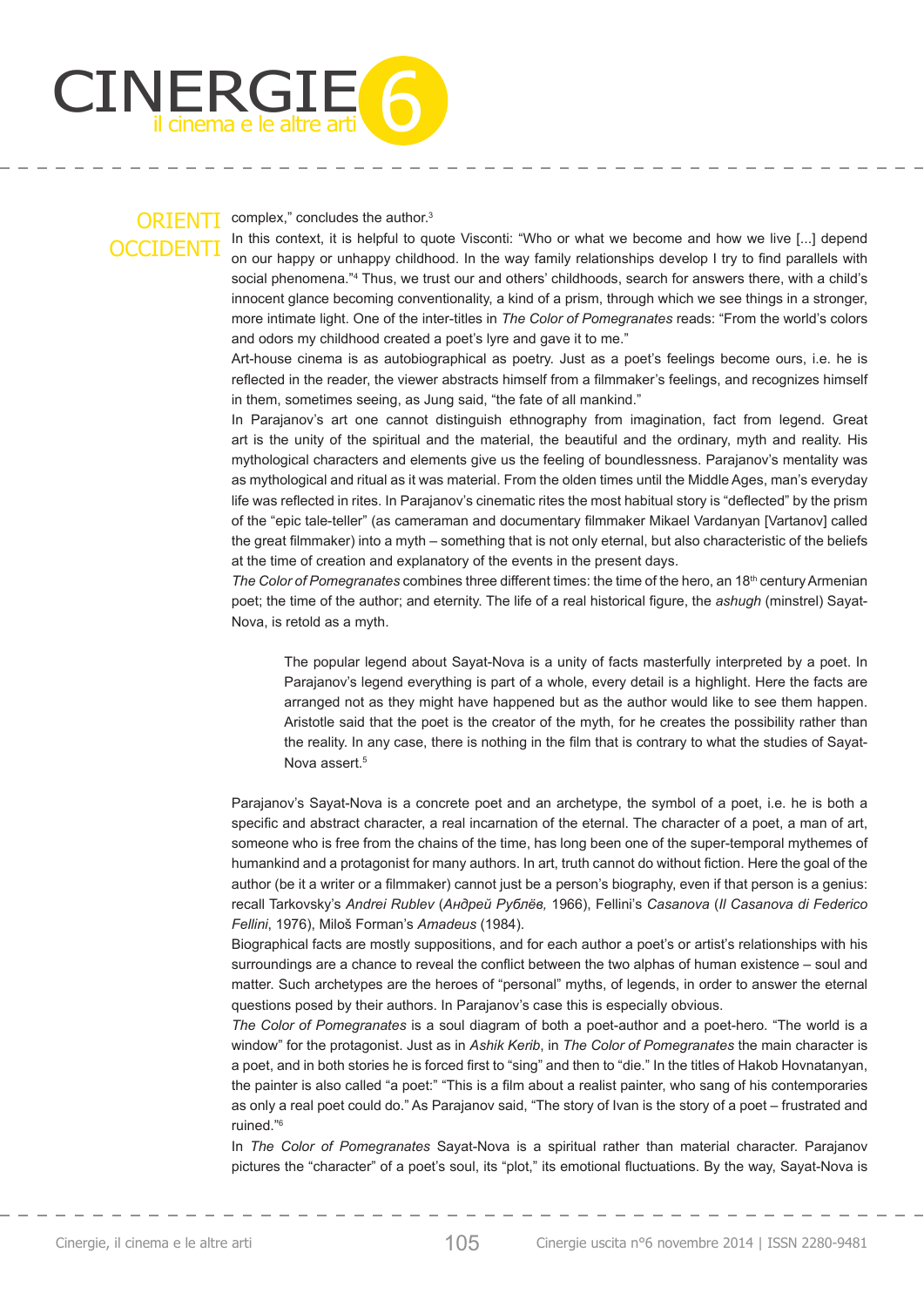

poet's pen-name and in translation from Persian it means "hunter of the song."

Speaking of Sayat-Nova, Parajanov said: "People were eager to enjoy their Sayat-Nova, hungry for his songs [...] I have shown the essence of his surroundings, everything that shaped or could shape his soul."7

In *The Color of Pomegranates* it is the look of the main character that shapes the screen space. The picture seems to be imbued with poetry, composed of poetic shots. It is a cinematic poem, where beauty is everywhere. "What he meant was a film about poetry rather than a poet. It was an attempt to revive Sayat-Nova's poetic world [...] to make each shot meaningful, just like a poet's word. That's what Parajanov was aiming for."8

Theater historian and film critic Razmik Madoyan, who was the chief manager of Hayfilm at the time The *Color of Pomegranates* was produced, remembers that the Polish art critic Kazimierz Koźniewski, who displayed a deep understanding of Parajanov's art, said that in this film "the picture and the word are poetically interwoven by Sayat-Nova's muse."9

The personal and the historical are mixed in such a way that biographical facts evolve into universal facts and characters. Like a real "epic tale-teller" and a great "mystifier," Parajanov is inspired by both his own life and legends. For him there is no border between life and art: one follows the other, reality comes from imagination. He "staged life, made a show of it, according to his own will and taste, his passion was perpetual improvisation."10

He kept playing a role in that film, now appearing in the frame and then going off the screen in a constant attempt to see himself from the other side of the camera. Interviews broadcast in recent years have shown that, though being documentary, those shots are also parts of Parajanov's art. Taken retrospectively, they cast a new light on his both mysterious and simple films, redefining them as elements of his general creative image.

### *The Ruler of the Temple of Beauty*

Sergei Parajanov (Sargis Parajanyan) was born in Tbilisi (Georgia) to an Armenian family. His parents were antiquaries, so from the outset the future filmmaker found himself wrapped up in the beauty of things. It was to the charm of that beauty and folk tales as well that he owed his precociously developed taste, but it was also for the love of it that he would have to pay a high price later in life. No other filmmaker in the Soviet Union suffered so much persecution from the Communist regime as Parajanov, a point we will return to.

Therefore, while still a child, Parajanov was already an aesthete, enthused with music, dance and painting, and a lover of poetry and folklore, who finally evolved into an artist of truly epic scope. His infatuation with the legendary, his worship of the magical, fantastic and extraordinary can be seen in both his films and his unrealized projects (he dreamed of filming the Armenian epic of *David of Sasun*, the Armenian legend of *Ara the Fair and Shamiram*, Lermontov's *Demon*, *Henry Longfellow's The Song of Hiawatha* and Hans Christian Andersen's tales). Parajanov spent two years studying singing at Tbilisi Conservatoire, then from 1945–1951 he graduated in film directing at VGIK, the State Institute for Cinema in Moscow and alma mater of almost all Soviet film directors.

Parajanov's poetic imagination sparkled in his very first film, *Andriesh* – a project he co-produced with Yakov Bazelyan (cinematography by Vadim Vereshchak and Suren Shahbazyan) for the Kiev Film Studio in 1954.<sup>11</sup> The Moldavian poet Emilian Radu Bucov's tale was a good opportunity for the novice filmmaker to try out his unique artistic imagery and poetic language to highlight a theme that would later become one of the keynotes of his cinematography: the eternal battle between good and evil.

International acclaim came to Parajanov with *Tini zabutykh predkiv* / *Shadows of our Forgotten Ancestors*, a film he produced in 1964 from a story by Mykhailo Kotsiubynsky (cinematography by Yuri Ilyenko). Watching the film, it seems that the events happened a millennium ago, while in reality there is just half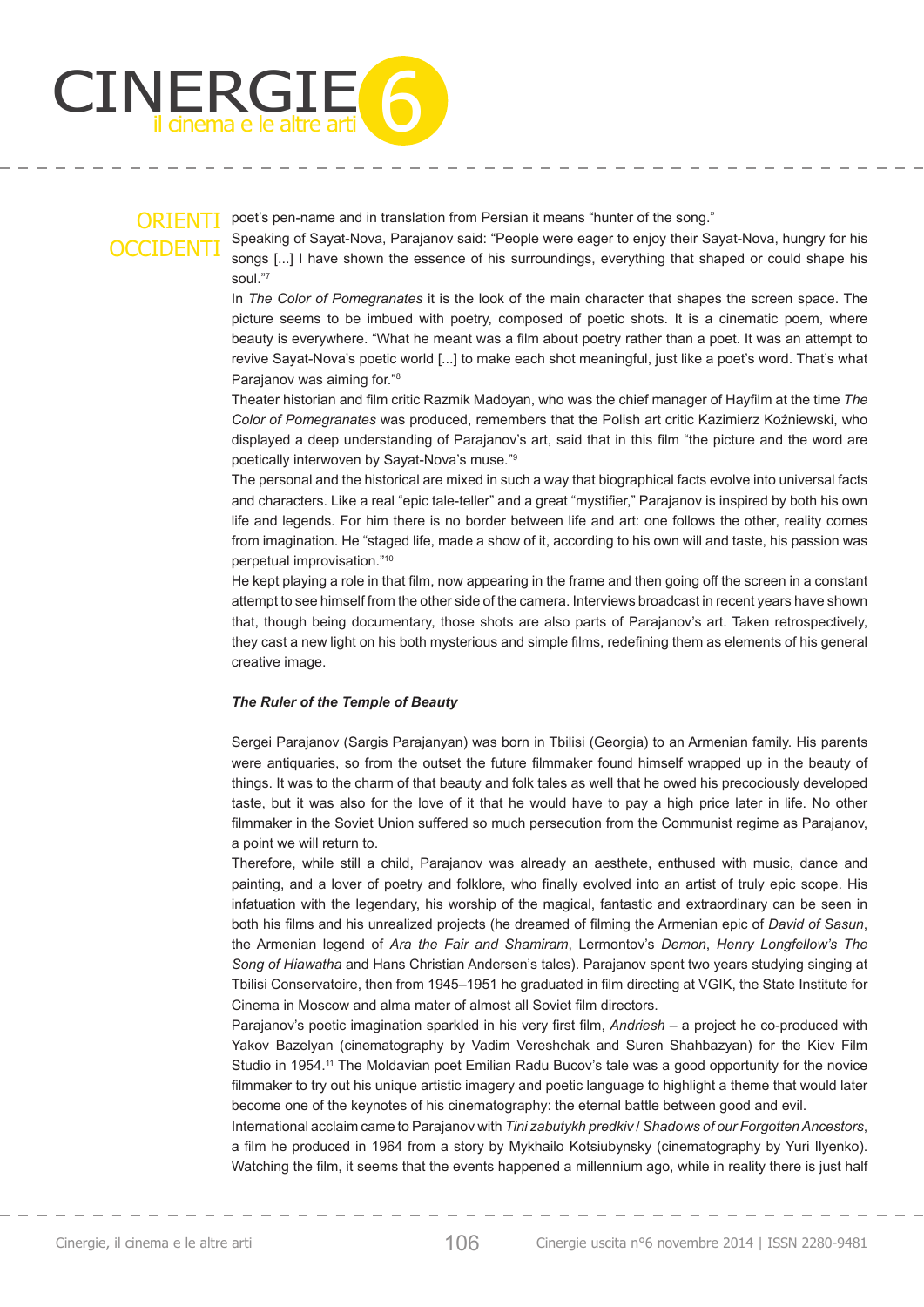

a century separating the time when the film was released from the times described in the original story about the life of Hutsuls, Western Ukrainians living in the Carpathian Mountains. In this fantastic movie Parajanov sets a real feast of beauty, an unprecedented kaleidoscope of colors, where even death looks beautiful.

Such excessive aestheticism and nationalism meant a great deal in the times of "social realism and internationalism." It came as a surprise to learn that the man who had so expertly reanimated the "forgotten" genetic roots of the Ukrainian people was not a Ukrainian. But it was even more surprising to realize that the only source this non-Ukrainian consulted in staging the rites and designing the costumes for his film was his own intuition and imagination, although he was still able to create a genuinely ethnographic story.

It is said that success is never forgiven. His next film *Kivski Freski / Kyiv Frescoes* (1966) was banned during pre-production, with just 13 minutes of auditions having survived. But this is enough to see the specificity of the author's attitude towards both human and cinematographic traditions.

In 1966 Parajanov moved to Yerevan. Here, at the Documentary, Scientific and Educational Film Studio, he produced a short documentary, film portrait of Hakob Hovnatanyan, a Tbilisi-based painter of the 19th century and the most prominent figure of an old Armenian artistic dynasty. This eight-minute film is a vivid example of the specific Parajanov style: a fresh, wordless vision of Hovnatanyan's works, artfully "repainted" through the harmony of images, sounds and music (composed by Stepan Shakaryan) and a conventional replication of old Tbilisi and its specific atmosphere. Ten years later, in 1986, Parajanov would relive that experience by "repainting" the works of another famous artist from Georgia, Pirosmani, at the Georgian film studio (*Arabesques on Themes by Pirosmani*).

Thus, at Hayfilm (Armenian Film Studio) Parajanov produced a film about Sayat-Nova, an 18<sup>th</sup> century Armenian poet, who wrote his poems in three languages – Armenian, Georgian and Turkish. Today the world applauds this masterpiece, but at the time, in 1968, it caused its author a great deal of trouble. The authorities argued whether the film was actually about Sayat-Nova. Of course, their limited perception could not conceive the limitless figuration of the film. Something had to be done to save this extraordinary work and make it known to ordinary people. The film needed a neutral title – The Color of Pomegranates  $-$ , which certainly reflects both the form and the content of the film.

According to film historian and critic Suren Hasmikyan, Parajanov was initially planning to call his film *Ashkharums* (*In My World*). Occupying a special place in Sayat-Nova's poetry, this phrasal word is the leitmotif of Parajanov's film: "I know Armenian poetry... This amazing word "ashkharums" that crowns The *Color of Pomegranates* has become my motto. Ashkharums... this word signifies my attitude towards the Armenian, his stones and his land..." Parajanov said in an interview to Armenian radio reporter Varuzhan Voskanyan at his Tbilisi home in 1978 upon his release from jail.12

The fate of *The Color of Pomegranates* was no less dramatic. Goskino, the Soviet State Committee for Cinema, allocated the film a low (third) category, which meant no access to international festivals, while the key precondition for a public release was its re-editing by Sergei Yutkevich, a filmmaker who enjoyed a far better reputation in the system of Soviet cinema. Of course, Yutkevich meant to help, but after his revision the film had lost its dramaturgic originality and much of the author's touch: the shots were rearranged (some even removed) to make the film chronologically coherent (the Poet as a child, the Poet as a youth, the Poet in the palace, the Poet in the cloister, the Poet's death) and "strictly comprehensible," as Parajanov would say later. Fortunately, the original Armenian version (with intertitles, a poetic comment by Hrant Matevosyan) has survived and is available at Hayfilm, but sadly the Russian cut is much better known. [13]

But this was not the end of Parajanov's artistic suffering: the worst was yet to come. In 1974 Parajanov began preparing a film about the great storyteller Hans Christian Andersen, to be titled *Miracle in Odense*. At this time, the court of Kiev (Ukraine) sentenced him to five years in jail. The world community, who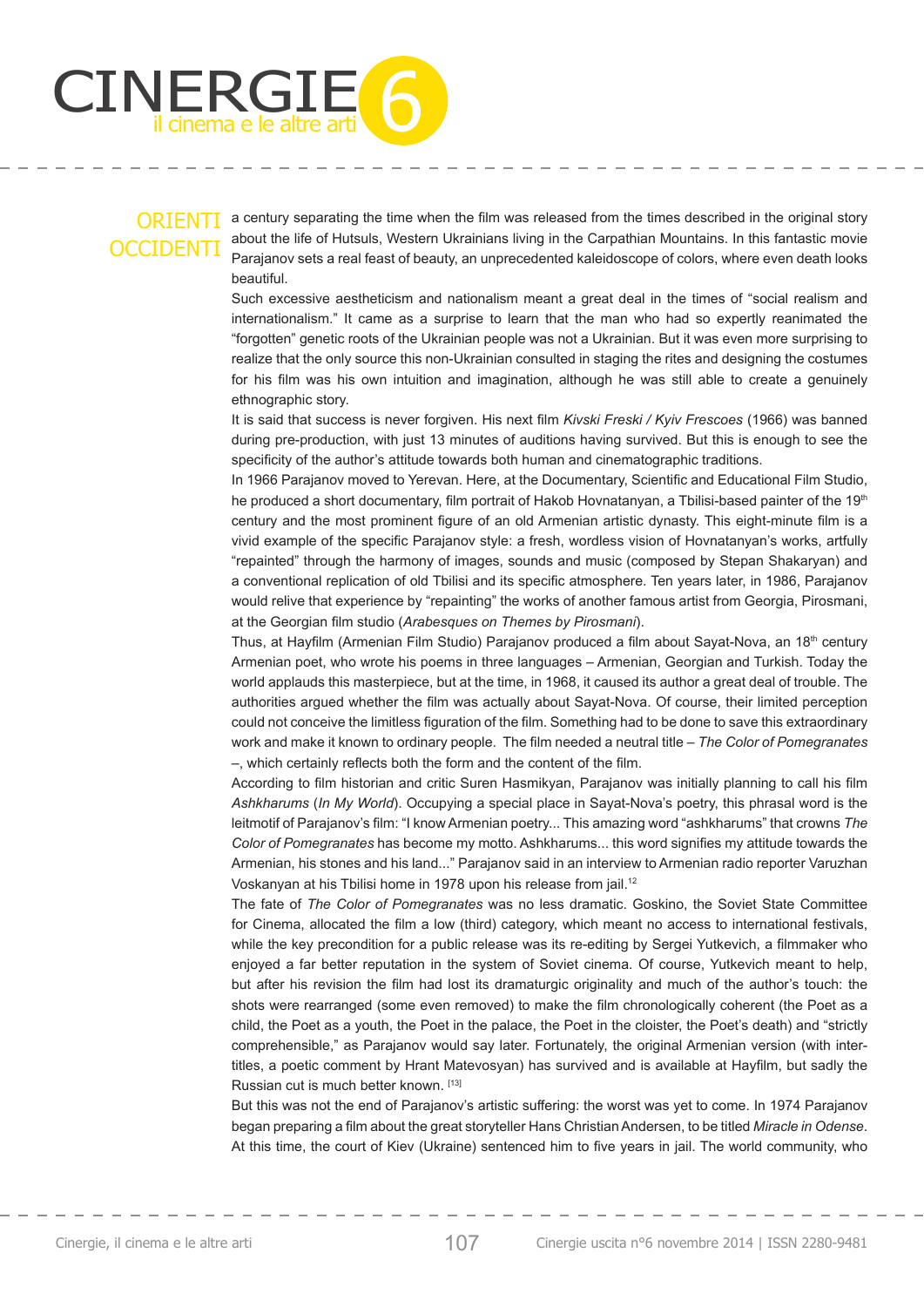

were still under the spell of Parajanov's *Shadows*, began searching for ways to help him – succeeding only four years later, when the French writer Louis Aragon personally asked Leonid Brezhnev to set Parajanov free. The name meant nothing to the Soviet leader: he did not even know who Parajanov was. When asked later if it was true that he was jailed for homosexuality, Parajanov said: "Officially, yes. But not only. For a theft: they alleged I was engaged in speculation, traded in diamonds... And also for not soft-soaping the regime."<sup>14</sup>

The regime did not forgive Parajanov for his love of freedom, expressed in both his work and his life. In a totalitarian regime ruled by socialist realism and accepting just one opinion, one "truth," one philosophy, a free-thinker had to be persecuted. In such a system his allegorical thinking would be taken as "freedom of speech" and an attempt to express his free will. That alone was already a sign of unwillingness to comply with general stereotypes, of impudence, not to say dissidence. In the Soviet Union allegory, metaphors and symbols were not encouraged and even punished as a form of free-thinking, although not everyone was punished.

But Parajanov, a man who never missed a chance to display and defend his free-thinking, could not escape punishment. Tarkovsky once said: "A person can be free only when in jail." Parajanov confirmed this harsh truth at the expense of his own life. That was the price he paid for his art, his "kingdom of beauty" – for, as Joseph Brodsky put it, "unlike Dostoyevsky, who believed that beauty would save the world, Parajanov decided to save beauty." – "Of all prayers I most like the Greek prayer, 'May all that is beautiful double and triple," Parajanov would say.<sup>15</sup> In fact, it was his own prayer.

#### *Stopping the Image*

Parajanov's first Armenian film – documentary Hakob Hovnatanyan was a kind of prologue to The Color *of Pomegranates*, a short sketch of that great masterpiece, a sketch of Parajanov's "static" flight and a sign of the stylistic changes that would bring to perfection the revelations he experienced when creating *Shadows.* It is worth noting that even *Shadows*, the most dynamic film Parajanov ever produced, was labeled as "static." One only has to recall the magical flights of the camera soaring in every possible and impossible direction in the magical film space. In his article "Perpetual Motion" in the journal *Iskusstvo kino* (*The Art of Cinema*), Parajanov disproved the opinion that *Shadows of Forgotten Ancestors* was "as motionless as a souvenir" by saying that "being intensely expressive, it was, at the same time, statically void of tragedy."16

When speaking of Parajanov's static style, the association to Alexander Dovzhenko, is obvious: his films were emphatically static in their motion, and he was indeed mentioned as a role model by both Sergei Parajanov and Andrei Tarkovsky.<sup>17</sup> So different in style, those two filmmakers had one source of inspiration in their work and were close friends in life.

As an aesthetic principle, statics was fundamentally expressed in *The Color of Pomegranates*. Here Dovzhenko's static style was thoroughly reconceived to yield new, yet unseen fruits. In the world of poetic imagery, encoded in the seemingly "illogical," musical sequence of externally static pictures is the internal, almost indiscernible motion of thoughts and feelings, the inner music of an image. As Parajanov explained: "It is not fatigue but passion to make dynamics inside a static shot."18

By stopping the image Parajanov discovered the reverse side of motion. Parajanov's method is maybe best analyzed through the example of his *Color of Pomegranates*. All that Parajanov created – his films and collages – confirm the well-known thesis that things are just part of what they mean. There was nothing more boring for Parajanov than to use things according to their meaning. He used to say, "A soldier's helmet meant something to me only when I saw flowers growing in it..."<sup>19</sup> When a sea-shell – an object he so often uses in his cinematic compositions – is suddenly given the "role" of a human heart (in *Color of Pomegranates*) or a trumpet (when the young hero brings one close to his lips and begins to "play" it in *Ashik Kerib*), it becomes one of the most plastic visual examples of the metaphysical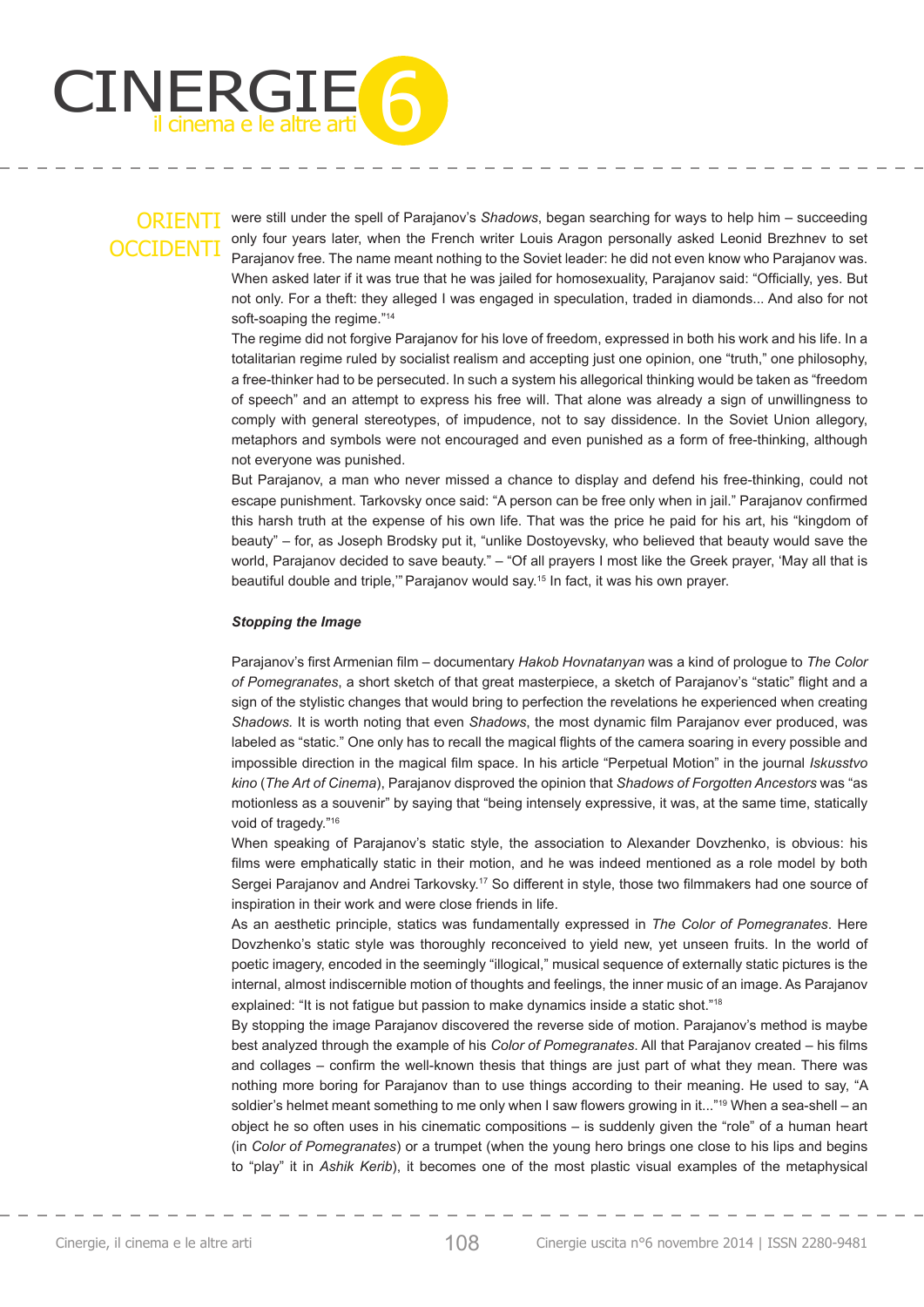

transfiguration of an object's function in cinema. In his monograph about Parajanov, the distinguished Armenian film critic Karen Kalantar noted: "A symbol, a metaphor is born when what is left of a thing is just a sign indicating what it signifies, while its functions are changed, when that sign and those functions contradict and deny each other."20 In this contradiction the image is born.

Parajanov's biggest cinematographic achievement is his ability to reconcile incompatible and incomparable objects and connect them through a visible language of communication. Tarkovsky said of Parajanov: "He makes art out of everything. And the charm of that art is its spontaneity. When he conceives something, he does not plan, construct, calculate it; there is no difference between the conception and its realization. Emotionality, the way it was conceived remains pure till the end. This is how *The Color of Pomegranates* works. We can't do the same."21

The most incredible configurations of objects in Parajanov's films create, through visional dramaturgy and specific plasticity, a harmony of primeval nature. As if reunited after a long separation, there are a nude female breast and a sea-shell, a dry bunch of thorns and a rose, an Armenian bread *lavash* and soil, jugs and pitchers with red and blue silky ribbons spurting out of them, mowers and grass on the dome of a church, a flock of sheep having lost their shepherd, and the walls of a monastery.

As Vasili Katanian said: "His life and his films were full of things."<sup>22</sup> In Parajanov's compositions (be it a collage or a film shot) even unpleasant, appalling objects look beautiful. The key substance of his cinematic world is the object, but life is given to that substance by man, by an actor, who in turn is enlivened by the author, who holds everything and everybody in his hands. In Parajanov's films the actor is also different. Here a "living" man is transformed into a mime and a puppet through generalized "contemplative" acting. The actors tell the audience the unspoken, as mimes do. But, as everywhere else, here, too, Parajanov invents his own rules.

Kalantar is right when he associates Parajanov's cinematic style with his childhood memories of Tbilisi and its people, sounds, colors and odors, workshops and studios, and points to a direct link between their frontal position, without a fourth wall in front, on the one hand, and their static composition with dynamic human plasticity inside on the other. "Parajanov did not submerge in an object, but kept it right in front of himself so as to see all its colors and shapes, its real picture."<sup>23</sup> As if wishing to bring their unique beauty closer to us, objects in Parajanov's "still" pictures shed their everyday exterior to blend with rampant colors into a fantastic masquerade.

His art confirms that "handmade" reality can exist and raises cinema to a new level of conventionality. Paradoxically, Parajanov hated scenery and a decorative set, preferring outdoor shooting in natural surroundings instead. But for all that, the reality he shot was still conventionally decorative. For example, when the hero of *The Color of Pomegranates*, little Harutyun, drags the carpet around and then approaches the window of the bath-house, this is filmed from above and looks more like puppet animation. The same can be said about the rampart, looking as if made of plasticine, with the horseman riding in front of it; or the church that is set against the night sky background by special lighting so it looks like a scenery or a painting, and at times even an appliqué: it seems that Parajanov has simply cut out the picture of a church and pasted it on a black backdrop. In his films physical reality is reproduced into his own: "Almost all objects appearing in Parajanov's shots have been literally made by his hands. In his films the concepts of 'synthesis of arts' and 'synthetic art' coincide."<sup>24</sup> He turns a real picture into handmade scenery, and then again he makes that handmade scenery cinematographically authentic. In other words, he makes them equal.

#### *The Space of* **The Color of Pomegranates**

In fact, Parajanov has invented the language of poetic cinema, because he was also a poet, a poet of art. Art-house cinema bears another important similarity to poetry: the films of an *auteur* constitute a single world, just as a poet's poems constitute his poetry. Parajanoy's films are not, as many believe, void of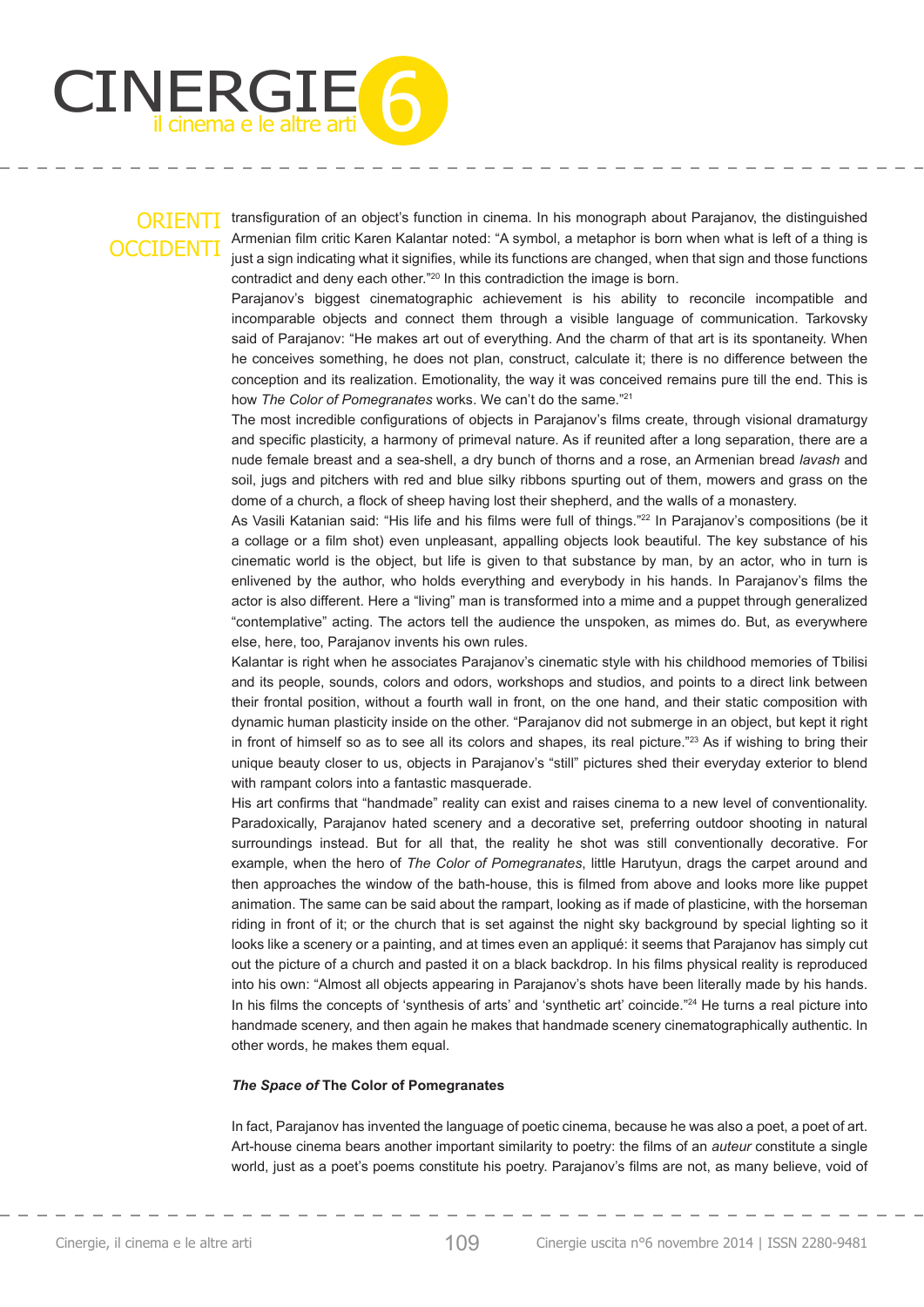

narrative or plot, but they cannot be retold or sequentially reproduced in memory. They unwind like a ball of thread, coil by coil, and come back to the mind as a poem does – line by line. Even more, the episodic nature of the story allows feeling and seeing the beginning and the end of each "optical line." As in poetry with each word, in Parajanov's cinema each shot has its own identity, exists in itself and on its own, but, at the same time, each of those "shot-lines" is part of a whole. The original montage by the author reveals their emotional and dramaturgical correlation.

Here is one of the episodes of *The Color of Pomegranates*: open books and illustrated manuscripts are lying on the roof of a church with the wind flipping through their pages. This and many other episodes of the film gain an emotional density because of some special beauty they contain. There are no comments or explanations that could expound their meaning. Meanwhile, the preceding episode – the washing of "pressed" books – has a distinctly narrative function and helps us to see logic in the way the shots are arranged: the washed books have been placed on the roof to dry in the sun. But then we see little Harutyun ascending the roof, lying down and spreading his arms in the form of a cross. It seems he has found his worthy place among the books.

"Books are life and soul," says the voice-over at the beginning of the film when we see the hands of the little boy and a monk placed between books. We see book pages turned first on the church roof, then on the chests of the poet and his love, and finally flapping behind them in the background. Taking the composition of the Armenian miniature as the core of his picture, Parajanov adds to it his own imagination and perspective. In some episodes, like the sacrifice or the grape pressing, the vaults of the church are pictured in such a way as if the floral, vault-shaped design of old Armenian manuscripts, particularly the Bible, were reproduced in actual size.

Another important element of the film's physical and spiritual space is the carpet as a form of oriental mentality and philosophy, a conventional cosmic model of reality, a limited space woven from countless "dramatic" knots, the field of an allegorical battle between colors and ornaments, between two symbols of the real world. The carpet is a two-dimensional space, just like the movie screen. The static nature of movement in *The Color of Pomegranates* resembles the mysterious dynamics encoded in the rhythms of the carpet's ornaments, while the "dramatic" allegorical relations between its colors and lines are materialized into objects and humans. Thus, the carpet is a dual metaphor: on the one hand, it is a material metaphor; on the other, it is a metaphor of static movement and an independent ornament-like shot. Not without purpose Parajanov said: "My film is a carpet on the wall, with a melody sewn on it with a golden thread."25

Parajanov's unique frame compositions (set design by Stepan Andranikyan, cinematography by Suren Shakhbazyan) are colored mostly in red, black and white, with a special role given to blue, the color of medieval Armenian manuscripts and miniatures. The symbolism of the medieval Armenian colors helps the filmmaker reveal the inner world of his protagonist. Red is the symbol of life, the color of the bleeding world – the pomegranate. In this film red is not just a color, but some physical substance, a reality, a depth that helps the author to embrace infinity, to feel the extremities of human existence – life and death. The keynote of Parajanov's "cinematographic carpet," this is the color of an Armenian's metaphysical existence rather than everyday life – the so-called *vordan karmir*26 а sacred, visible substance extracted from eternity as life's formula and precondition. *Vordan karmir* is the climax of the color "drama" of the ancient Armenian manuscripts, miniatures and carpets.

*The Color of Pomegranates* is a screen-parchment, a screen-carpet, a screen-miniature and a fresco at one and the same time; even more, its architectonics, its frame composition and structure make it similar to the Armenian Church. Created by Armenians over centuries, these spiritual values are "cinematographically revived" in Parajanov's conventionality; they are not just quotations or a background, but means for building the story, active elements, parts of the protagonist's inner and outer life rather than just the environment where he is born, grows up, lives and dies. It seems that the poetry created by the poet's lyre exists in a three-dimensional reality: the realities of books, colorful carpets and the church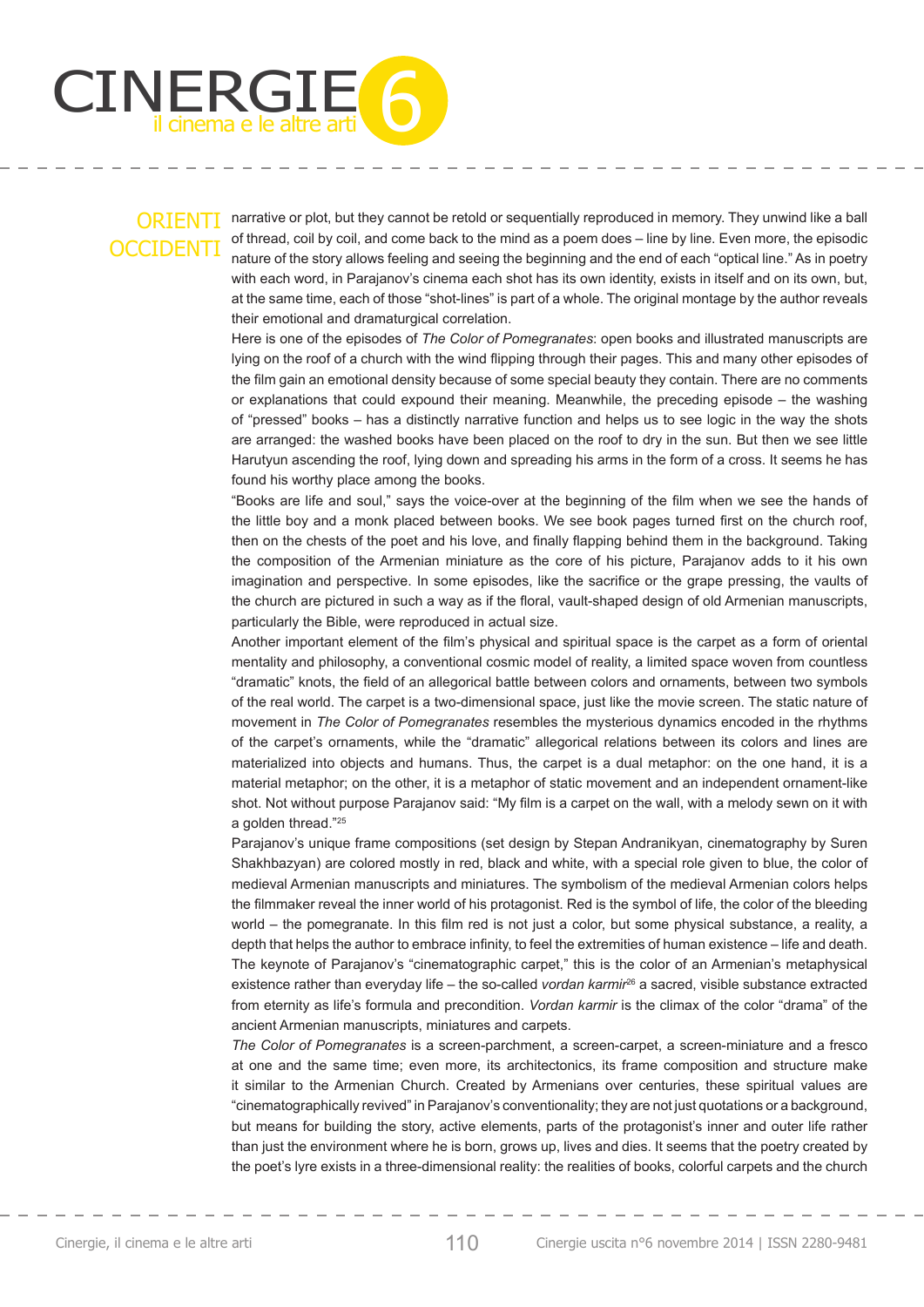

– the latter being the place where the poet was killed by Persian invaders. This is what embodies the spirit that is breathed into the poet to create his world. *The Color of Pomegranates* is narrated in the way one writes a book, weaves a carpet, or builds a church. The open book with flapping pages, the book written and read, "the life and soul," as the film says, becomes the story of the hero's life, the source of his inspiration. This is a story of a poet's soul, a plot with several sub-plots that merge in the end.

The film's aesthetics makes the action look specific and conventional, metaphorical. This abstraction comes from the conventionality of church rites and the symbolism of the poetry, but not in a traditional way. This can be seen in the episodes depicting the daily doings of the monks and the protagonist in the cloister. Besides performing their spiritual duties, they do physical work, but that also looks like a ritual. In *The Color of Pomegranates* Parajanov turns into a rite the dyeing of wool yarn, the washing of books or carpets, the eating of pomegranates by a group of monks arranged like a chorus. Indeed, in some episodes *The Color of Pomegranates* are like a liturgy, as if a service was being held throughout the film. Thus, deep in the natural and the real, there is a cache of symbols and metaphors, a whole system of allegories entwined into the action. To divide it just in order to explain or interpret would not be wise, especially as Parajanov was always free with symbols and there to invent his own. But when dealing with a poetic creation, we should trust the "symbol's ability to be perceived in the whole diversity of its meanings." In existentialist philosophy, Martin Heidegger rejects the need to analyze symbols in poetry and promulgates "the pure presence of the poem," suggesting: "We never know a mystery by unveiling or analyzing it to death, but only in such a way that we preserve the mystery as mystery."<sup>27</sup>

Another *Pomegranate*'s inter-title reads: "We Search Ourselves in Each Other." When in Sayat-Nova's love story Parajanov cast Sofiko Chiaureli as both the poet and his love, princess Anna, he materializes and visualizes one of the prerogatives of poetry: in love, the author's world is reflected in the world of the one he loves, and this is how the two halves (and halves must be alike) come together into a whole. In *The Color of Pomegranates* in their search for each other's reflections the heroes never appear in one shot, but only in consecutive shots. This sequential imagery implies the impossibility of their being together.

In *Shadows of our Forgotten Ancestors* the tragic impossibility of two hearts being together is pictured in the following way: during the Christmas dinner only Ivan sees the ghost of the drowned Marichka, while his wife Palagna, who is a stranger to her husband's inner thoughts and feelings, is unable or unwilling to see the ghost of Ivan's lost love. The film historian Mark Cousins describes the episode thus in The *Story of Film*:

Eleven minutes into the film, a shot is photographed from underneath a daisy looking up; Paradjanov's camera is seldom at eye level and no filmmaker since Welles uses foreground more. Images of deer, scarves and forests recur. After the girl dies we see her and her lover touch in a dream. Not since Fellini or perhaps even Jean Cocteau has such a magical and personal visual world been created in cinema.28

The distinguished film critic concludes: "Paradjanov's *The Color of Pomegranates* was even more arresting than *Shadows of our Forgotten Ancestors*."29 The repetitiveness of elements, shots and plots in poetic art film is especially typical of Parajanov's style: "The love of a poor or plebeian boy for a rich or noble girl appears to be Parajanov's favorite plot," and almost all of his heroes are doomed to "separation, vagrancy, return" and inevitable death.30

As far as recurring elements as concerned, Parajanov's taste and preferences, as well as his special attitude towards objects, constitute a system of images, highlighting carpets, ribbons and laces, jugs and trays, water, fish, sea-shells, horses, pomegranates (red, black and white).

The pomegranate can be often seen in old Armenian ornaments, book illustrations and miniatures, where the Tree of Life is pictured mostly as a pomegranate tree. Parajanov really worshipped this fruit,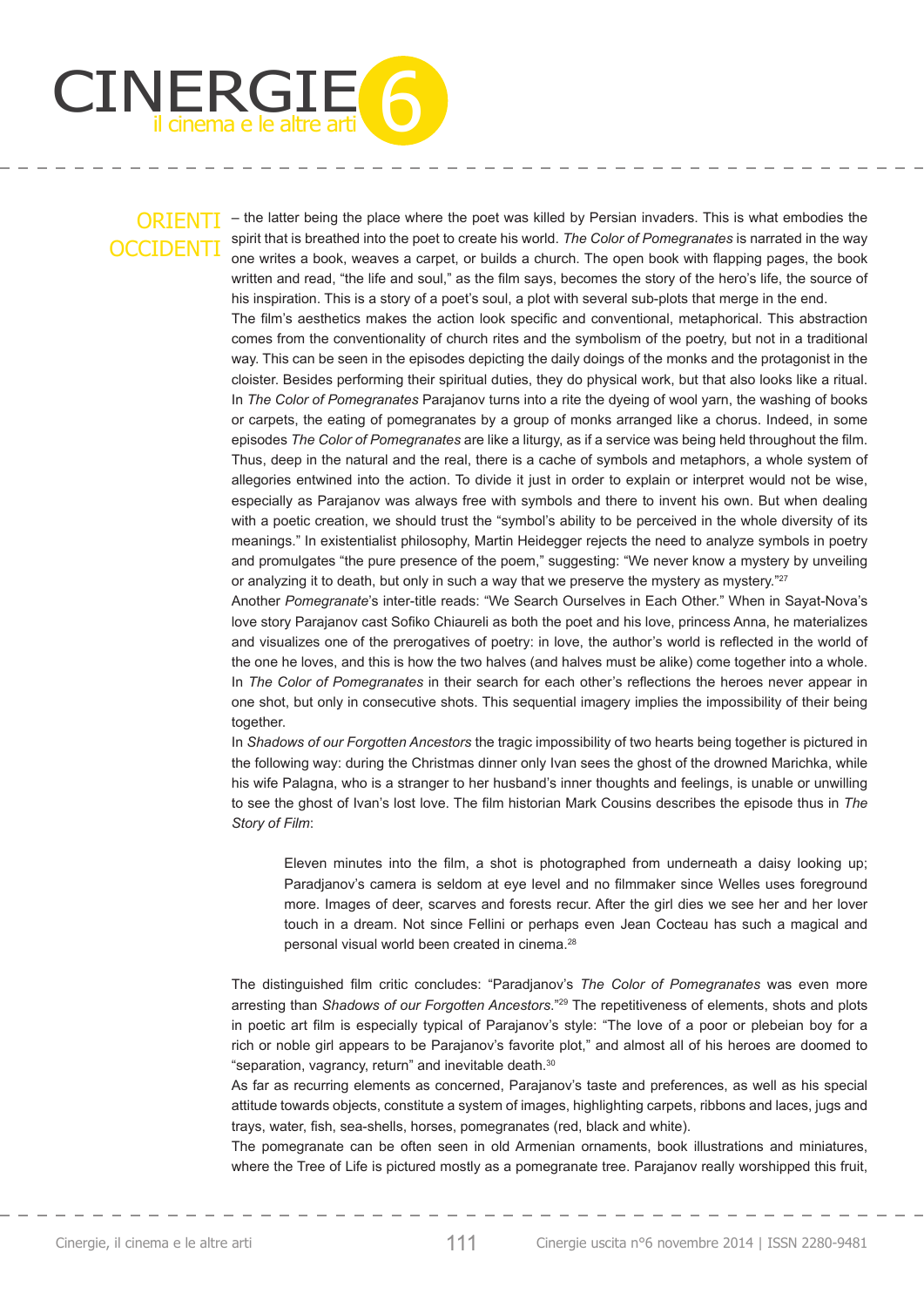

feeling a supernatural, mystical attraction towards it.31

Returning to Parajanov's recurrent elements, the horses inhabiting his and Tarkovsky's cinematic worlds can be used for comparison: for both filmmakers the horse is something of beauty and soul, but they represent one and the same thing quite differently. For Tarkovsky, the horse is a physical incarnation of a spiritual reality and a poetic projection of physical reality – a symbol of "life stream." For Parajanov, it is a fiery creature, something from a legend, an allegory of both beauty and death (by the way, in Europe *The Shadows of Forgotten Ancestors* is better known as *Wild Horses of Fire*). In the *Color of Pomegranates*, *The Legend of the Suram Fortress* and *Ashik Kerib*, the horses are "made up" to look like some handmade, theatrical, unreal creatures as if revived from ancient rites or medieval folk games. Bearing much resemblance to the photograph since its invention, the motion picture found itself in front of a "material barrier," bordering on naturalism. But great filmmakers like Parajanov, Fellini and Tarkovsky have freed it from physical dependence by making it stylized, or conventional. Just like a poet, freeing the words from their everyday meaning, they relieved the object of its hierarchic ties to see what is inside. This poetic attitude has become a characteristic manner for filmmakers with their own cinematic worlds. Tarkovsky says that "you can not photograph reality, you can just create its image [...] Nature is much harder to prepare than a studio."<sup>32</sup> Antonioni continues this by saying: "I make nature up." Visconti's films were no less "material." In some films, the material world with its velvet and tulle, china and furniture is so much in focus that looks as if hand-made. Visconti was even forced to retort to critics: "My films are about humans living amid things, and not about things. It is their gestures and actions, pace, emotions, instincts that impart poetry and trembling to the things around."33

Indeed, in these films objects are not photographed (even if in no way we deny photography its status as art), but they live their unique screen lives, helping the viewer to see the unseen, the soul. Parajanov did this by means of objects that he "created," symbols that he "invented" and even rituals that he "staged."

#### *Conclusion*

Parajanov explored new cultural terrain in cinema, though each of his films – the Ukrainian masterpiece *Shadows of our Forgotten Ancestors*, the Armenian masterpiece *Sayat Nova* / *Color of Pomegranates*, the Georgian *Legend of the Suram Fortress*, the Turkish tale of *Ashik Kerib*, retold by the Russian poet Mikhail Lermontov, along with numerous unrealized screenplays – belongs to a singular world unique in its craftsmanship.

Summarizing the peculiarities of Parajanov's artistic method, he has imparted cinematographic authenticity to handmade reality; he has stopped the shot in motion; he has revolutionized the way the actor is used, and the concepts of frame composition and montage. In a word, he "forgot" everything he knew about cinema and created it anew, following his primeval inspiration. Proclaimed as "the filmmaker of the 21<sup>st</sup> century," alongside a few others, Parajanov cast away generally accepted forms and methods, breaking the rules of the game to turn around our perception of cinema and to turn about its history.

Siranush Galstyan

#### **Notes**

*1. Antonioni ob Antonioni. Stat'i. Esse. Interv'iu* [Antonioni on Antonioni], Moscow, 1986, p. 119. 2. Though the screenplay was published in 1970, production only started as late as 1989, when Parajanov was already ill and he shot only one episode, Vera's Funeral (200 meters of film). Two years earlier, in 1987, he said, "Together with the cinematographer Albert Yavuryan, I will try to revive my childhood and youth in Tbilisi. I have a letter from Fellini, who says, 'It was Tonino Guerra who told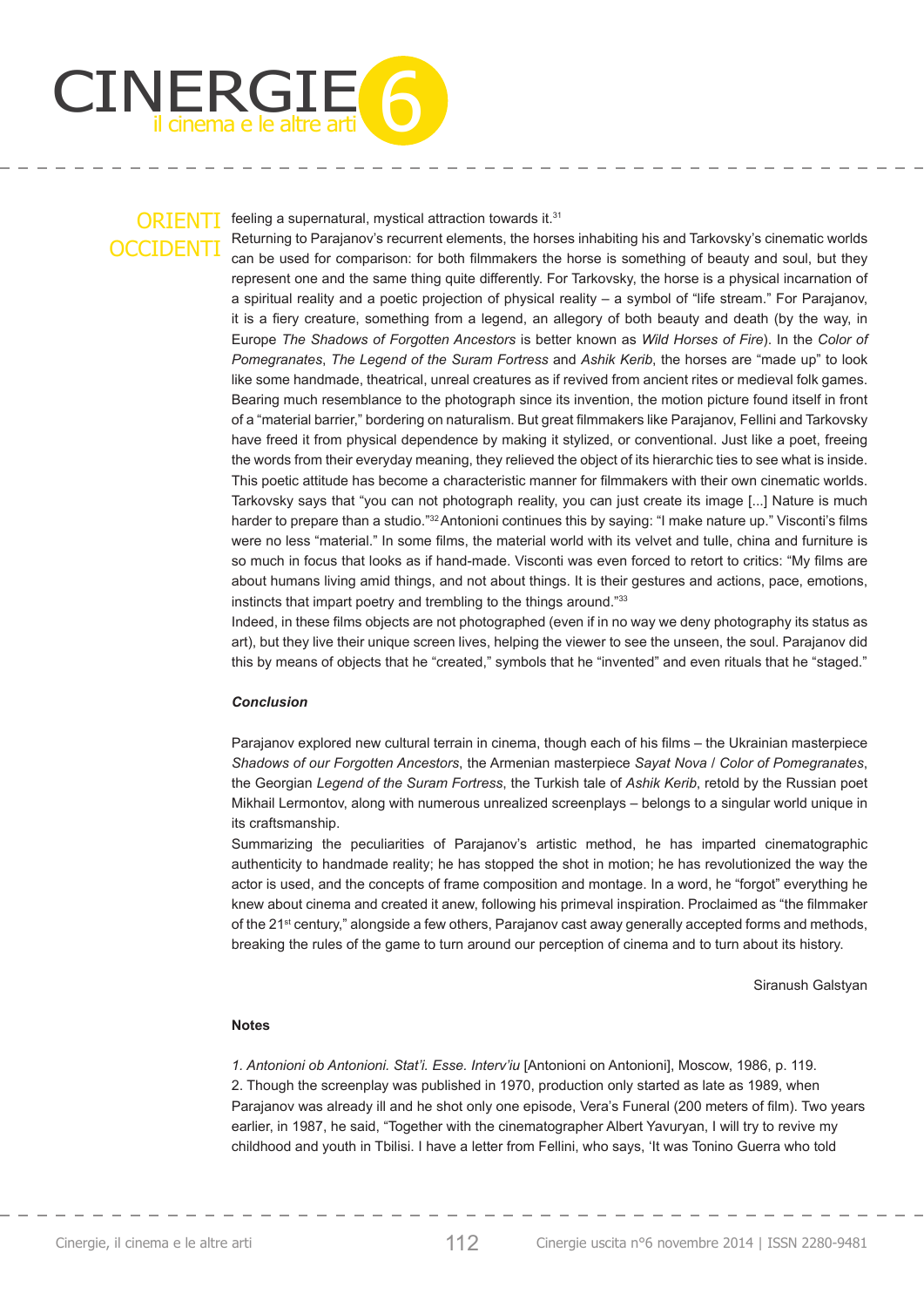

me about *The Confession*, and I am grateful to you for having been inspired to make my *Amarcord*" (Sergei Parajanov, "Hayfilmn im apagan e" [Hayfilm is My Future], *Garun*, n. 5 (1987), p. 67). He said the same in another interview to Ruzan Zakaryan, "Pshe psakov marde" [The Man with the Crown of Thorns], *Audio-Visual Courier* 1 (1999), pp. 10-11. For the contacts between Parajanov and Fellini, see also Artsvi Bakhchinyan, "Serguei Paradjanov et Federico Fellini. Des confrères qui ne se sont jamais rencontrés," in Jean-Max Mejean (edited by), *Fellinicità*, Éditions de la Transparence, Paris 2009, pp. 234-237.

3. Karen Kalantar, *Ocherki o Paradzhanove* [Essay on Parajanov], Gitutiun NAN RA, Yerevan 1998, p. 109.

4. Emi Fain Kollins [Amy Fine Collins], "Obaianie Viskonti" [The Charm of Visconti], *Kinostsenarii*, n. 1 (2002), pp. 139-145; p. 142.

5. Karen Kalantar, *op. cit*., p. 102.

6. *Ivi*, p. 86.

7. Razmik Madoyan, *Nran guyne yev Parajanovi legende* [The Color of Pomegranates and Parajanov's Legend], Los Angeles 2001, p. 166.

8. Grigor Chakhiryan, *Bol'shoi ekran Armenii* [Armenia's Big Screen], Moscow 1971, p. 87.

9. Razmik Madoyan, *op. cit.*, p.140.

10. Karen Kalantar, *op. cit.*, p. 104.

11. In Soviet cinema, very few "novice" filmmakers were given the chance to start with a full-length film. Usually, they had first to make a short film or a co-production.

12. Varuzhan Voskanyan, "Dlia budushchikh pokolenii" [For Generations to Come], *Literaturnaia Armeniia*, n. 6 (2004), pp. 81-91; p. 89.

13. The original Armenian version of *The Color of Pomegranates* was restored by Martin Scorsese Fund in Bologna and screened in Cannes this year (2014); also it was shown at opening day of the Yerevan XI Golden Apricot IFF.

14. Garri Kuntsev, "Zhil-byl Paradzhanov" [Once upon a time there was Parajanov], *Literaturnaia Armeniia*, n. 6 (2004), pp. 8-80; p. 44.

15. *Ivi,* p. 68.

16. Karen Kalantar, *op. cit.*, p. 86.

17. Parajanov's last film, Ashik Kerib, was dedicated to the memory of Tarkovsky.

18. Quoted from an interview with Parajanov by the Russian actor Alexander Kaidanovsky, later presented in his documentary film *Maestro: Sergei Parajanov*.

19. Karen Kalantar, *op. cit.,* p. 36.

20. *Ibidem*.

21. Vasili Katanian, *Paradzhanov. Tsena vechnogo prazdnika*. [Parajanov: the Price of the Eternal Holiday], Dekom, Nizhnii Novgorod 2001.

22. *Ivi*, p. 89.

23. Karen Kalantar, *op. cit.*, p. 103.

24. Semen Freilikh, *Teoriia kino: ot Eizenshteina do Tarkovskogo* [The Theory of Cinema: From Eisenstein to Tarkovsky], TPO Istoki, Moscow 2002, p. 385.

25. *Ivi*, p. 385.

26. Vordan karmir (Ararat Cochineal) is a natural color produced by Armenians long before the Christian Era from a worm living in the salt marshes of the Ararat Valley. In the Middle Ages the color was used in miniature painting, manuscript writing and medicine. It was also used for dyeing carpets, giving a deep red tint to the ornament and never fading due to high fastness.

27. Alekseĭ Fedorovich Losev, *Problema simvola i realisticheskoe iskusstvo* [Problems of the Symbol and Realistic Art], Iskusstvo, Moscow 1976, p.11.